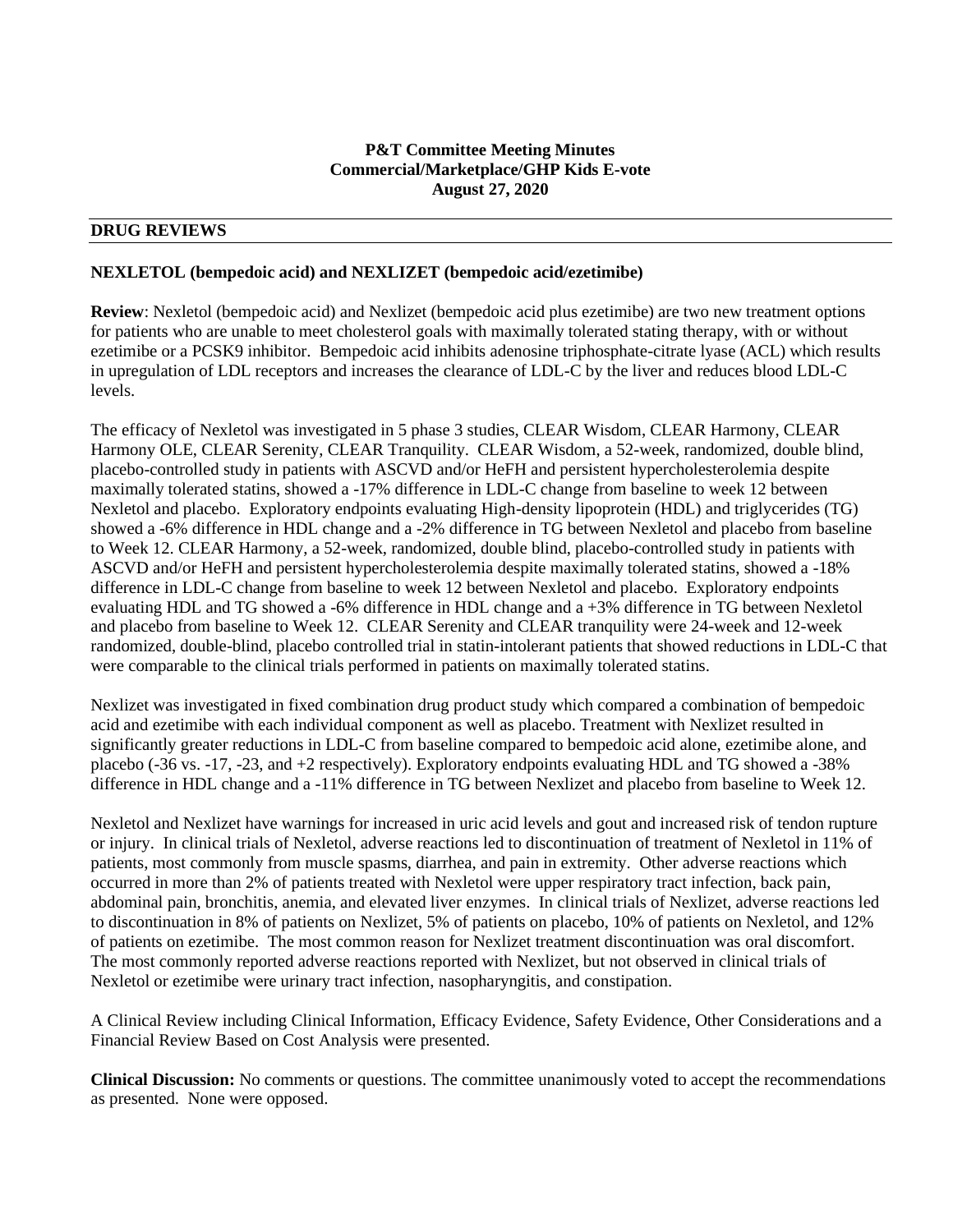**Financial Discussion**: No comments or questions. The committee unanimously voted to accept the recommendations as presented. None were opposed.

**Outcome:** Nexletol is a pharmacy benefit and will be added to the Brand Preferred tier of the Commercial, Exchange, and CHIP pharmacy formularies. The following prior authorization criteria will apply:

- Medical record documentation of a diagnosis of:
	- o Clinical atherosclerotic cardiovascular disease (ASCVD), including acute coronary syndromes (a history of myocardial infarction or unstable angina), coronary or other arterial revascularization, stroke, transient ischemic attack, or peripheral arterial disease presumed to be of atherosclerotic origin **OR**
	- o Heterozygous familial hypercholesterolemia (HeFH) **AND** either:
		- Genetic testing to confirm a mutation in the low-density lipoprotein (LDL) receptor, PCSK9, or ApoB gene **OR**
		- Medical record documentation of definite heterozygous familial hypercholesterolemia (HeFH) (score greater than 8) on the diagnostic criteria scoring system (Table 1) as defined by the European Society of Cardiology/European Atherosclerosis Society (ESC/EAS) guidelines and the World Health Organization **AND**
- Medical record documentation that Nexletol is prescribed by a cardiologist or lipidologist **AND**
- Medical record documentation of a baseline low-density lipoprotein (LDL) drawn within 3 months of the start of Nexletol therapy with one of the following:
	- o Low-density lipoprotein (LDL) greater than 100 if the patient has a diagnosis of heterozygous familial hypercholesterolemia (HeFH) and is using Nexletol for primary prevention **OR**
	- $\circ$  Low-density lipoprotein (LDL) greater than 70 if the patient has a diagnosis of atherosclerotic cardiovascular disease (ASCVD) or either heterozygous familial hypercholesterolemia (HeFH) and is using Nexletol for secondary prevention **AND**
- Medical record documentation of age greater than or equal to 18 years **AND**
- Medical record documentation that patient is currently on and is adherent to (taking at least 90% of prescribed doses over the past three months) maximally tolerated dose of atorvastatin or rosuvastatin or has documented therapeutic failure on, intolerance to, or contraindication to atorvastatin and rosuvastatin **AND**
- Medical record documentation that non-pharmacologic therapies are in place including cholesterol lowering diet, exercise, and weight management strategies **AND**
- Medical record documentation of a therapeutic failure on, intolerance to, or contraindication to ezetimibe

Nexlizet is a pharmacy benefit and should be added to the Brand Preferred tier of the Commercial, Exchange, and CHIP pharmacy formularies. The following prior authorization criteria should apply:

- Medical record documentation of a diagnosis of:
	- o Clinical atherosclerotic cardiovascular disease (ASCVD), including acute coronary syndromes (a history of myocardial infarction or unstable angina), coronary or other arterial revascularization, stroke, transient ischemic attack, or peripheral arterial disease presumed to be of atherosclerotic origin **OR**
	- o Heterozygous familial hypercholesterolemia (HeFH) **AND** either:
		- Genetic testing to confirm a mutation in the low-density lipoprotein (LDL) receptor, PCSK9, or ApoB gene **OR**
		- **•** Medical record documentation of definite heterozygous familial hypercholesterolemia (HeFH) (score greater than 8) on the diagnostic criteria scoring system (Table 1) as defined by the European Society of Cardiology/European Atherosclerosis Society (ESC/EAS) guidelines and the World Health Organization **AND**
- Medical record documentation that Nexlizet is prescribed by a cardiologist or lipidologist **AND**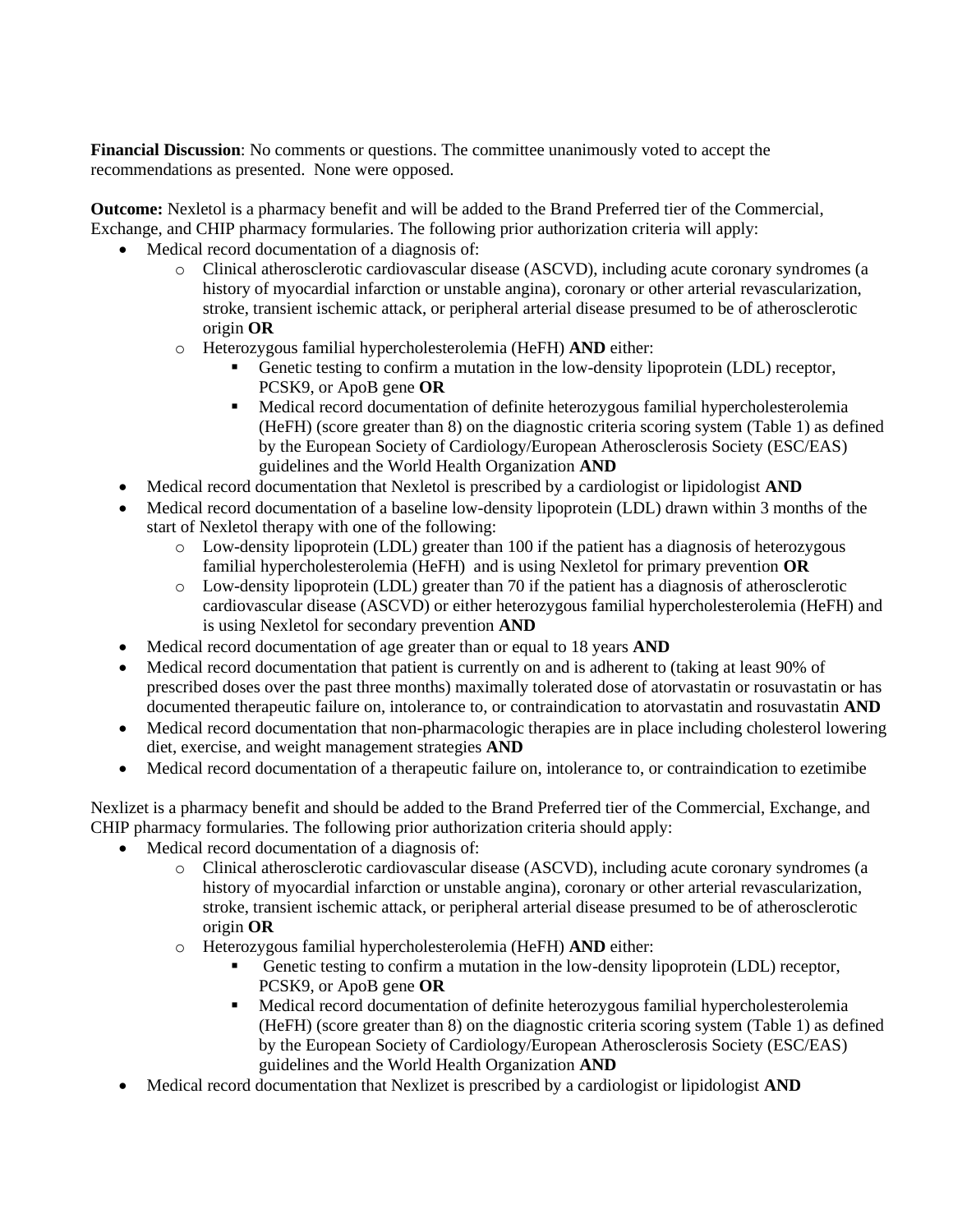- Medical record documentation of a baseline low-density lipoprotein (LDL) drawn within 3 months of the start of Nexlizet therapy with one of the following:
	- o Low-density lipoprotein (LDL) greater than 100 if the patient has a diagnosis of heterozygous familial hypercholesterolemia (HeFH) and is using Nexlizet for primary prevention **OR**
	- o Low-density lipoprotein (LDL) greater than 70 if the patient has a diagnosis of atherosclerotic cardiovascular disease (ASCVD) or either heterozygous familial hypercholesterolemia (HeFH) and is using Nexlizet for secondary prevention **AND**
- Medical record documentation of age greater than or equal to 18 years **AND**
- Medical record documentation that patient is currently on and is adherent to (taking at least 90% of prescribed doses over the past three months) maximally tolerated dose of atorvastatin or rosuvastatin or has documented therapeutic failure on, intolerance to, or contraindication to atorvastatin and rosuvastatin **AND**
- Medical record documentation that non-pharmacologic therapies are in place including cholesterol lowering diet, exercise, and weight management strategies **AND**
- Medical record documentation of a therapeutic failure on ezetimibe alone.

## **NOTE:**

- Therapeutic failure is defined as an inability to reach target LDL goals  $\langle$  = 100 mg/dL for patients with HeFH in primary prevention or  $< 70$  mg/dL for ASCVD or for patients with HeFH using Nexlizet as secondary prevention) despite  $a > 3$  month trial.
- Intolerance to statins is defined as increased LFTs, intolerable myalgia (muscle symptoms without creatinine kinase [CK] elevations) or myopathy (muscle symptoms with CK elevations), or myositis (elevations in CK without muscle symptoms), which persist after two retrials with a different dose or different dosing strategy (i.e. every other day administration) of alternative moderate- or highintensity statin.
- Contraindications to statins are defined as active liver disease, previous history of rhabdomyolysis, or hypersensitivity

# **QUANTITY LIMIT:** 1 tablet per day

Additional evidence of the criteria used to make this decision can be found in the drug review presented to the committee.

#### **SCENESSE (afamelanotide)**

**Review:** Scenesse is indicated to increase pain free light exposure in adult patients with a history of phototoxic reactions from erythropoietic protoporphyria. As a first-in-class melanocortin-1 receptor agonist, Scenesse works by reducing free radical formation and cytokine production, and increasing skin pigmentation by promoting eumelanin production. By stimulating eumelanin, Scenesse decreases the penetration of light through the skin, thus reducing painful phototoxic reactions.

EPP is a rare, inherited autosomal recessive disorder resulting from mutations in the ferrochelatase gene (FECH). A reduction in ferrochelatase activity causes an accumulation of protoporphyrin IX (PPIX). When excess PPIX in the skin is exposed to the sun, it becomes photoactivated, generating free radicals that cause tissue damage and painful photosensitivity. Symptoms of burning, stinging, and tingling usually present in early infancy or childhood upon first exposure to the sun. The diagnosis of EPP is made by demonstrating an increased total erythrocyte protoporphyrin (usually 300-8000 mcg/dL; normal <80 mcg/dL) and an increased percentage of erythrocyte metalfree protoporphyrin. Differentiating between EPP and the X-linked form of EPP using molecular testing (FECH,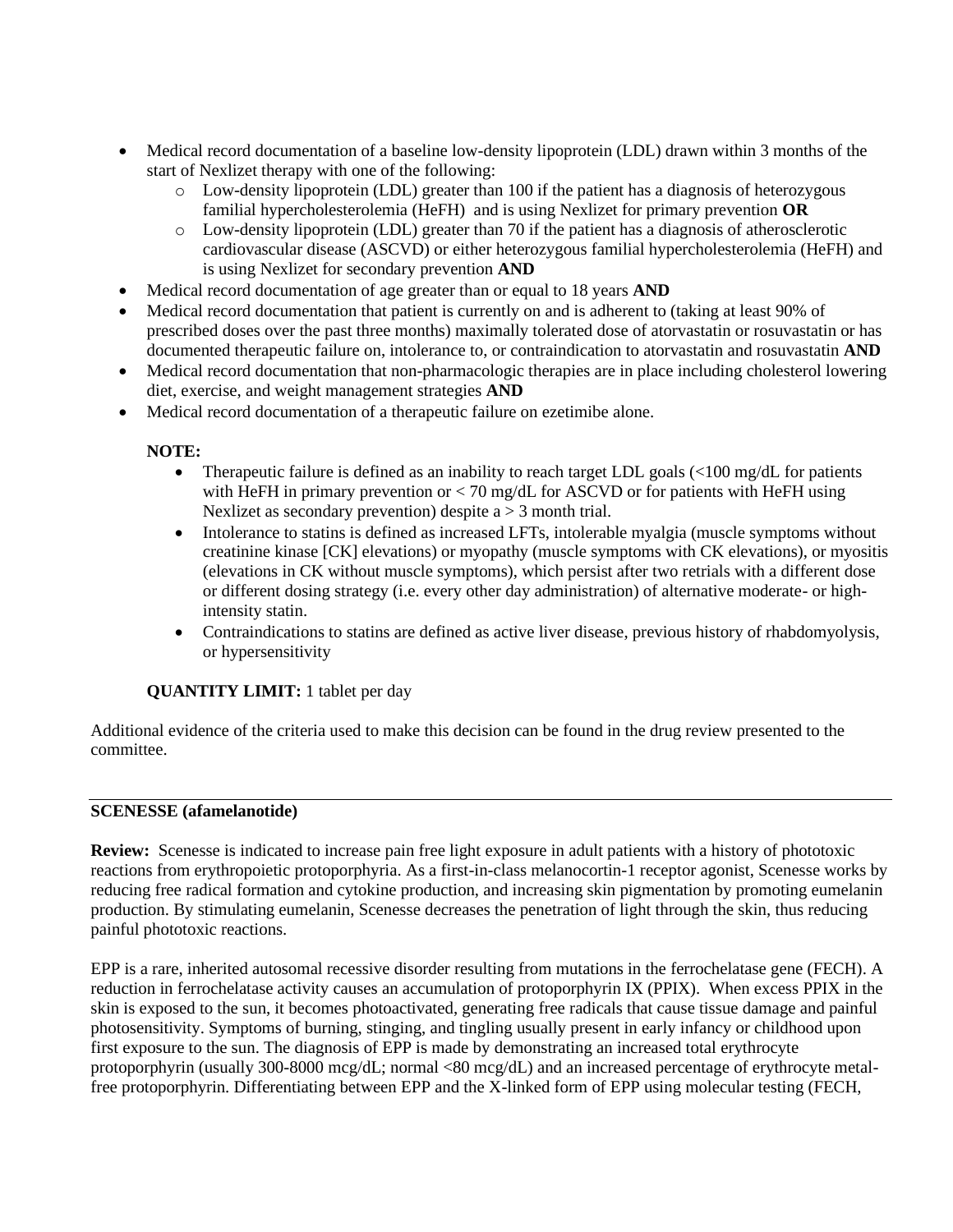ALAS2) is not necessary for therapy or diagnosis but may be important for testing family members and for genetic counseling.

A single Scenesse 16 mg implant should be inserted subcutaneously above the anterior supra-iliac crest every 2 months by a trained health care professional. Sun and light protection measures should be maintained during treatment with Scenesse to prevent phototoxic reactions related to EPP.

The efficacy of Scenesse was assessed in two multicenter, randomized, double-blind, vehicle-controlled trials. Patients were included if they were at least 18 years of age with confirmed EPP, and without clinically significant hepatic or other organ dysfunction, skin cancer, premalignant lesions, or photodermatoses. Ninety-three patients in the United States (Study CUV039) and 74 patients (Study CUV029) in Europe were randomly assigned, in a 1:1 ratio, to receive a subcutaneous implant of Scenesse or vehicle every 2 months and followed for a total of 180 days (Study CUV039) or 270 days (Study CUV029). In study CUV039, the primary endpoint was the total number of hours over 180 days spent in direct sunlight between 10 am and 6 pm on days with no pain. The median total number of hours over 180 days spent in direct sunlight between 10 am and 6 pm on days with no pain was 64.1 hours for subjects receiving Scenesse and 40.5 hours for subjects receiving vehicle. In study CUV029, the primary endpoint was the total number of hours over 270 days spent outdoors between 10 am and 3 pm on days with no pain for which "most of the day" was spent in direct sunlight. The median total number of hours over 270 days spent outdoors between 10 am and 3 pm on days with no pain for which "most of the day" was spent in direct sunlight was 6.0 hours for subjects in the Scenesse group vs. 0.75 hours for subjects in the vehicle group.

Scenesse bears no black box warnings or contraindications, but it does carry a warning and precaution for increased skin pigmentation and darkening of pre-existing nevi and ephelides. It is recommended to perform a full body examination twice yearly to monitor pre-existing and new pigmentary skin lesions. The most common adverse reactions (incidence >2%) are implant site reaction, nausea, oropharyngeal pain, cough, fatigue, dizziness, skin hyperpigmentation, somnolence, melanocytic nevus, respiratory tract infection, non-acute porphyria, and skin irritation. The safety and effectiveness of Scenesse have not been established in pediatric patients.

A Clinical Review including Clinical Information, Efficacy Evidence, Safety Evidence, Other Considerations and a Financial Review Based on Cost Analysis were presented.

**Clinical Discussion:** No comments or questions. The committee unanimously voted to accept the recommendations as presented. None were opposed.

**Financial Discussion**: No comments or questions. The committee unanimously voted to accept the recommendations as presented. None were opposed.

**Outcome:** Scenesse will be a medical benefit for Commercial/Exchange/CHIP members. The following prior authorization criteria will apply:

- Prescription written by a dermatologist **AND**
- Medical record documentation of the member being ≥ 18 years of age **AND**
- Medical record documentation of a diagnosis of erythropoietic protoporphyria (EPP) as confirmed by elevated total erythrocyte protoporphyrin\* **AND**
- Medical record documentation of one of the following:
	- o Erythrocyte fractionation showing a greater percentage of metal-free protoporphyrin compared to zinc protoporphyrin\*\* **OR**
	- o Gene sequencing showing an FECH or ALAS2 mutation **AND**
- Medical record documentation of a history of phototoxic reaction (e.g. pain, stinging, redness, swelling) **AND**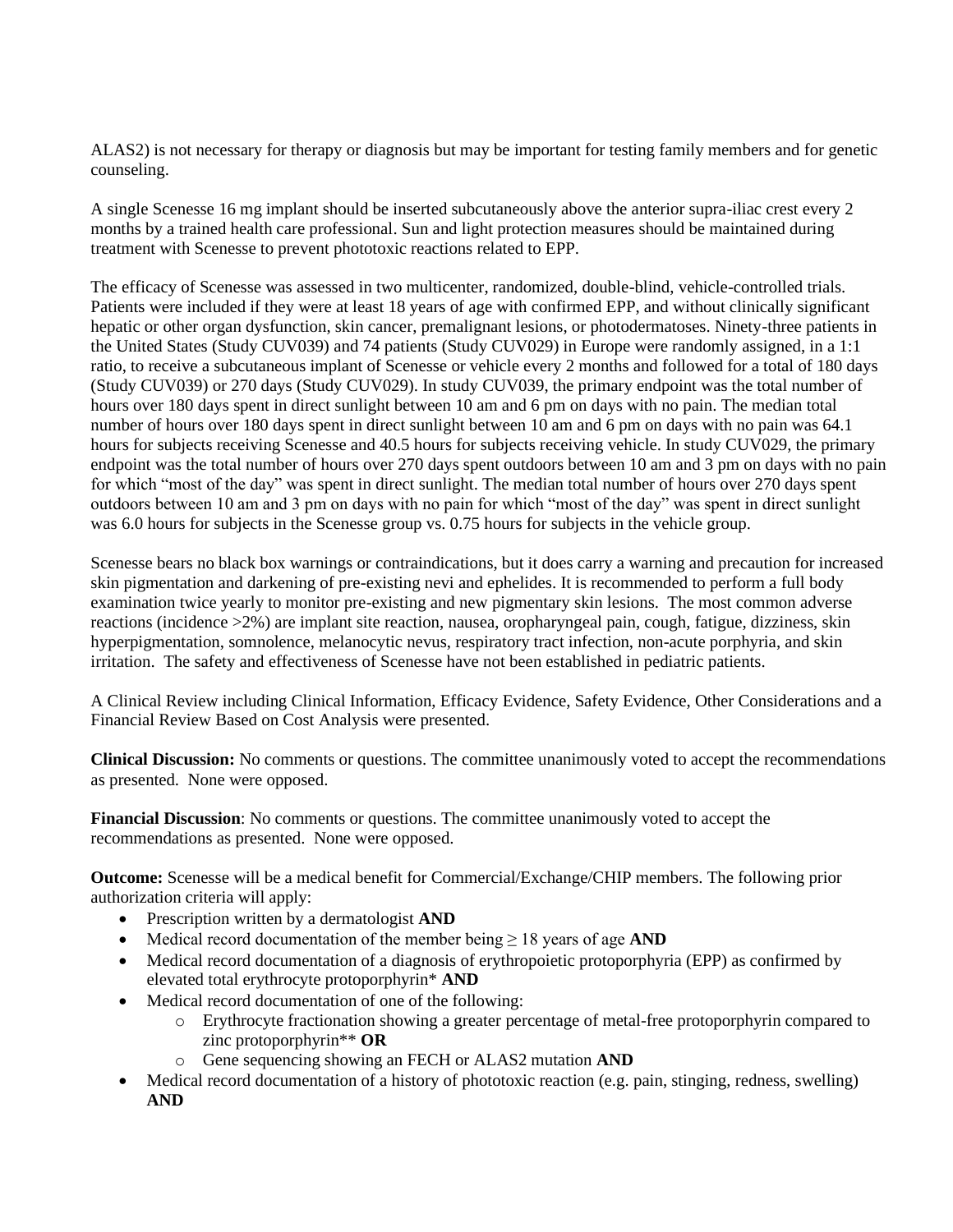• Medical record documentation that sun and light protection measures will be maintained during treatment with Scenesse

**\*NOTE TO REVIEWER:** Increased total erythrocyte protoporphyrin with EPP is usually 300-8000 mcg/dL; (normal  $\langle 80 \text{~mcg/dL} \rangle$ .

**\*\*NOTE TO REVIEWER:** In patients with EPP due to FECH defects, the excess protoporphyrin is almost always > 85% metal-free protoporphyrin and < 15% zinc protoporphyrin. Patients with X-linked form of EPP have 50-85% of porphyrins as metal-free protoporphyrin. Laboratories that measure free protoporphyrin and zinc protoporphyrin include: Porphyria Laboratory and Center, University of Texas Medical Branch at Galveston and Mayo Medical Laboratories.

**AUTHORIZATION DURATION:** Initial approval will be for 6 months and subsequent approvals will be for 6 months.

### **REAUTHORIZATION CRITERIA:**

- Medical record documentation of reduction in pain associated with light exposure or an increase in light exposure tolerance AND
- Medical record documentation that the member received a full skin examination by a dermatologist within the last six months AND
- Medical record documentation that sun and light protection measures will be maintained during treatment with Scenesse.

**QUANTITY LIMIT:** Medaccess: 1 implant every 60 days; max qty supply: 1; min and max day supply: 60.

Additional evidence of the criteria used to make this decision can be found in the drug review presented to the committee.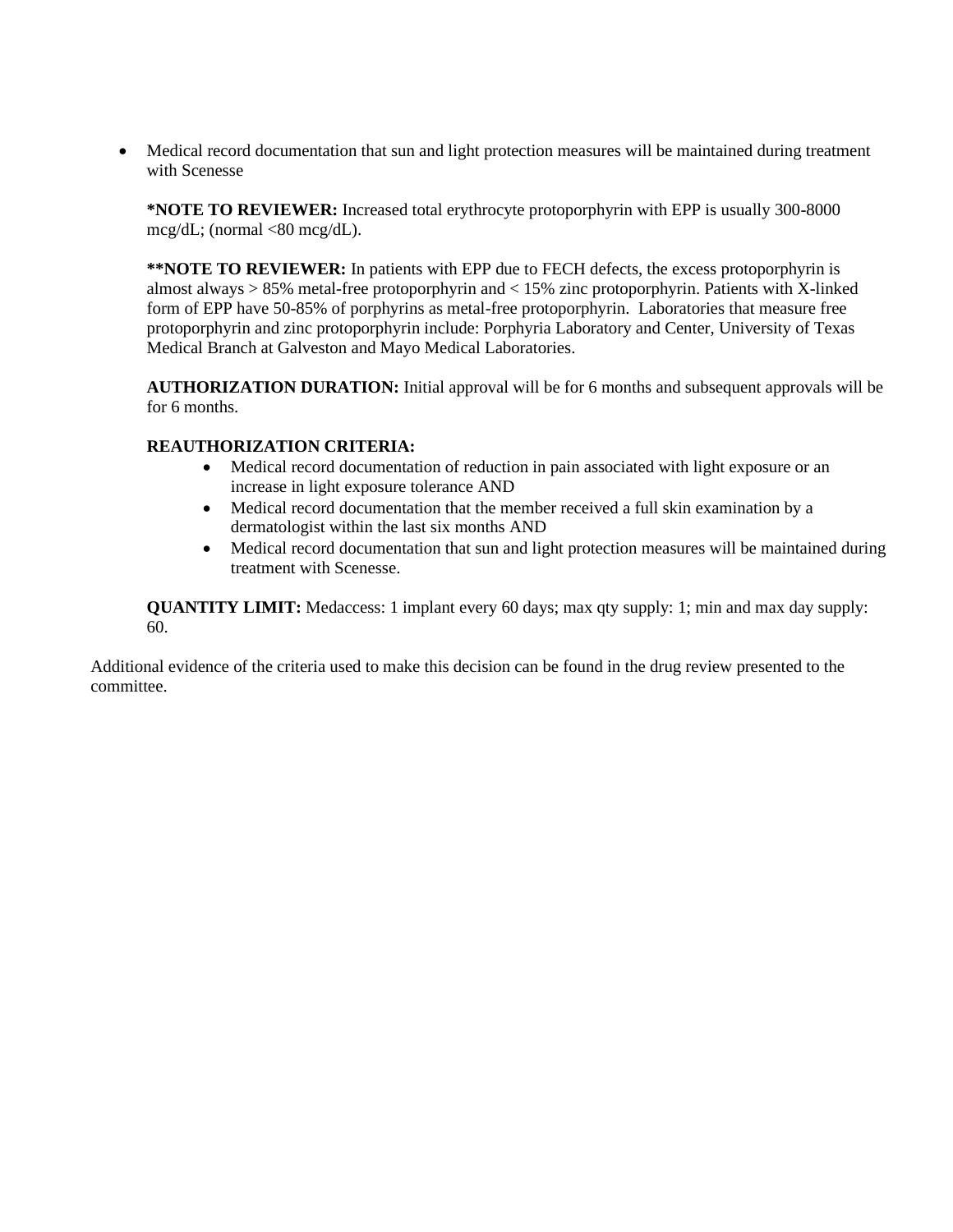### **CRYSVITA (burosumab-twza)**

**Updated Indication:** Crysvita is a fibroblast growth factor 23 (FGF23) blocking antibody now indicated for the treatment of FGF23-related hypophosphatemia in tumor-induced osteomalacia (TIO) associated with phosphaturic mesenchymal tumors that cannot be curatively resected or localized in adult and pediatric patients 2 years of age and older.

**Updated Dosing for New Indication:** The dosage of Crysvita for the new indication for pediatric patients age 2 to less than 18 years old is a starting dose of 0.4 mg/kg body weight administered every 2 weeks, rounded to the nearest 10 mg , up to 2 mg/kg (not to exceed 180 mg) every 2 weeks. After initiation, serum phosphorous should be assessed monthly for the first three months, starting 2 weeks post dose. If serum phosphorous is within range, the patient should be maintained on that dose. If the phosphorous is below range, it can be adjusted following the titration schedule in the package insert (Table 1). Crysvita should not be adjusted more frequently than every 4 weeks.

| <b>Body Weight</b><br>(kg) | <b>Starting Dose</b><br>(mg) | <b>First Dose</b><br>Increase to<br>(mg) | <b>Second Dose</b><br>Increase to<br>(mg) | Third Dose <sup>a</sup><br>Increase to<br>(mg) |
|----------------------------|------------------------------|------------------------------------------|-------------------------------------------|------------------------------------------------|
| $10 - 14$                  | 5                            | 10                                       | 15                                        | 20                                             |
| $15 - 18$                  | 5                            | 10                                       | 20                                        | 25                                             |
| $19 - 31$                  | 10                           | 20                                       | 25                                        | 30                                             |
| $32 - 43$                  | 10                           | 30                                       | 40                                        | 50                                             |
| $44 - 56$                  | 20                           | 40                                       | 50                                        | 70                                             |
| $57 - 68$                  | 20                           | 50                                       | 70                                        | 90                                             |
| $69 - 80$                  | 30                           | 60                                       | 80                                        | 100                                            |
| $81 - 93$                  | 30                           | 70                                       | 100                                       | 120                                            |
| $94 - 105$                 | 40                           | 80                                       | 110                                       | 140                                            |
| $106$ and<br>areater       | 40                           | 90                                       | 130                                       | 160                                            |

| Table 1. Tumor Induced Osteomalacia Schedule for Dose Increase for Pediatric Patients Weighing 10 kg or |  |
|---------------------------------------------------------------------------------------------------------|--|
| more                                                                                                    |  |

a The table shows a dose increase up to 1.5 mg/kg. Further dose increases to a maximum of 2 mg/kg not to exceed 180 mg, administered every 2 weeks should be calculated by the physician.

The recommended dosage of Crysvita for adult patients is a starting dose of 0.5 mg/kg body weight administered every 4 weeks, rounded to the nearest 10 mg, up to a maximum of 2 mg/kg not to exceed 180 mg administered every 2 weeks. Serum phosphorous should be assessed once monthly for the first three months, starting two weeks after Crysvita initiation. If serum phosphorous is within range, the patient should be maintained on that dose. If the phosphorous is below range, it can be adjusted following the titration schedule in the package insert (Table 2). Crysvita should not be adjusted more frequently than every 4 weeks. For patients not reaching a serum phosphorous greater than the lower limit of the normal range, the total dose administered every four weeks may be divided in half and administered every two weeks.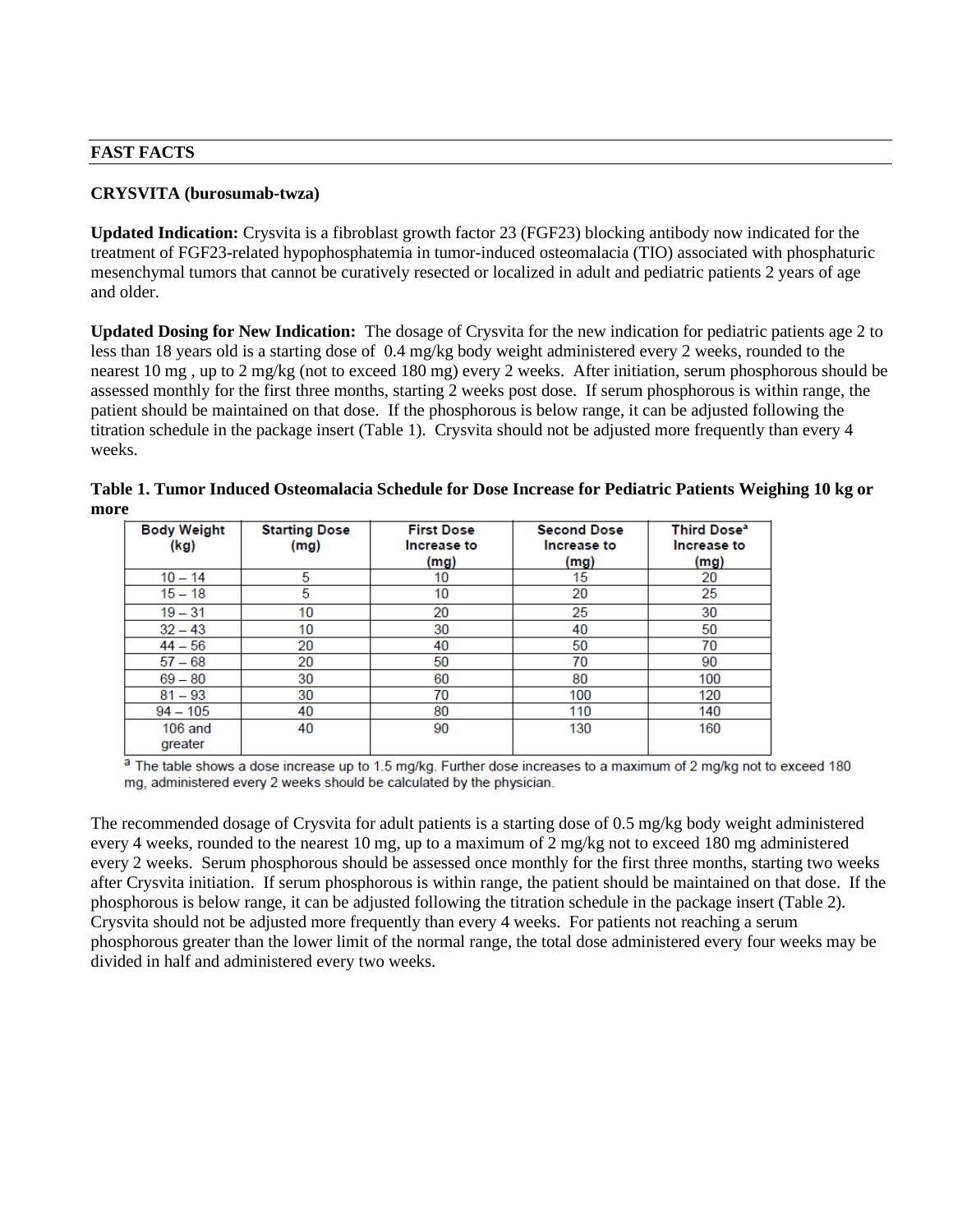**Table 2. Tumor Induced Osteomalacia Schedule for Dose Increase for Adult Patients**

|                                     | <b>Starting Dose</b>         | <b>First Dose</b><br>Increase*** | <b>Second Dose</b><br>$Increase***$ | <b>Third Dose</b><br>Increase*** | <b>Fourth Dose</b><br><b>Increase</b>                     | <b>Fifth Dose</b><br>Increase<br>(maximum dose)  |
|-------------------------------------|------------------------------|----------------------------------|-------------------------------------|----------------------------------|-----------------------------------------------------------|--------------------------------------------------|
| If serum<br>phosphorus<br>2 weeks   | $0.5$ mg/kg<br>every 4 weeks | Increase to:                     | Increase to:                        | Increase to:                     | Increase to:                                              | Increase to:                                     |
| post-dose<br>adjustment<br>is below |                              | 1 mg/kg<br>every 4 weeks         | $1.5$ mg/kg<br>every 4<br>weeks**** | 2 mg/kg<br>every 4<br>weeks****  | $1.5 \,\mathrm{mg/kg}$ not<br>to exceed 180<br>mg every 2 | 2 mg/kg not to<br>exceed 180 mg<br>every 2 weeks |
| lower limit of                      |                              | OR                               |                                     |                                  | weeks                                                     |                                                  |
| normal                              |                              | $0.5$ mg/kg                      | OR                                  | OR                               |                                                           |                                                  |
|                                     |                              | every 2 weeks                    | $0.75$ mg/kg<br>every 2 weeks       | 1 mg/kg every<br>2 weeks         |                                                           |                                                  |

\*Rounded to the nearest 10 mg.

\*\*Do not adjust CRYSVITA more frequently than every 4 weeks.

\*\*\* For those individuals not reaching a serum phosphorus greater than the lower limit of the normal range, physicians may consider dividing total dose administered every 4 weeks and administering every 2 weeks.

\*\*\*\* In patients with high body weight, if the calculated dose is greater than 180 mg every 4 weeks, move to a divided dose every 2 weeks.

### **Current formulary status:** Medical Benefit requiring a prior authorization

**Recommendation:** There are no changes recommended to the formulary placement for Crysvita. It is recommended to add the following prior authorization and update the authorization duration as follows for Medical Benefit Policy 182.0 to incorporate the new indication:

### **FGF23-related hypophosphatemia in tumor-induced osteomalacia (TIO)**

- Medical record documentation that the patient is at least 2 years of age or older **AND**
- Medical record documentation that Crysvita is being prescribed by, or in consultation with, an endocrinologist, nephrologist, geneticist, or oncologist **AND**
- Medical record documentation of a diagnosis of FGF23-related hypophosphatemia in tumor-induced osteomalacia (TIO) associated with phosphaturic mesenchymal tumors **AND**
- Medical record documentation of a serum level of FGF23 greater than or equal to 100 pg/mL determined by Kainos assay **AND**
- Medical record documentation that tumors cannot be curatively resected or localized **AND**
- Medical record documentation that the patient is not concurrently using vitamin D analogs or phosphate supplements.

**AUTHORIZATION DURATION:** Initial approval will be for 6 months or less if the reviewing provider feels it is medically appropriate. Subsequent approvals will be for an additional 12 months or less if the reviewing provider feels it is medically appropriate and the following criteria are met:

- Medical record documentation that patient is being followed regularly by and receiving medication from an endocrinologist, nephrologist, geneticist or oncologist **AND**
- Medical record documentation that Crysvita is improving patient's disease as evidenced by normalized or improved serum phosphorus levels **AND**
- Medical record documentation that the patient is not concurrently using Vitamin D analogs or phosphate supplements.

**Discussion:** No comments or questions.

**Outcome:** The committee unanimously voted to accept the recommendations as presented. None were opposed.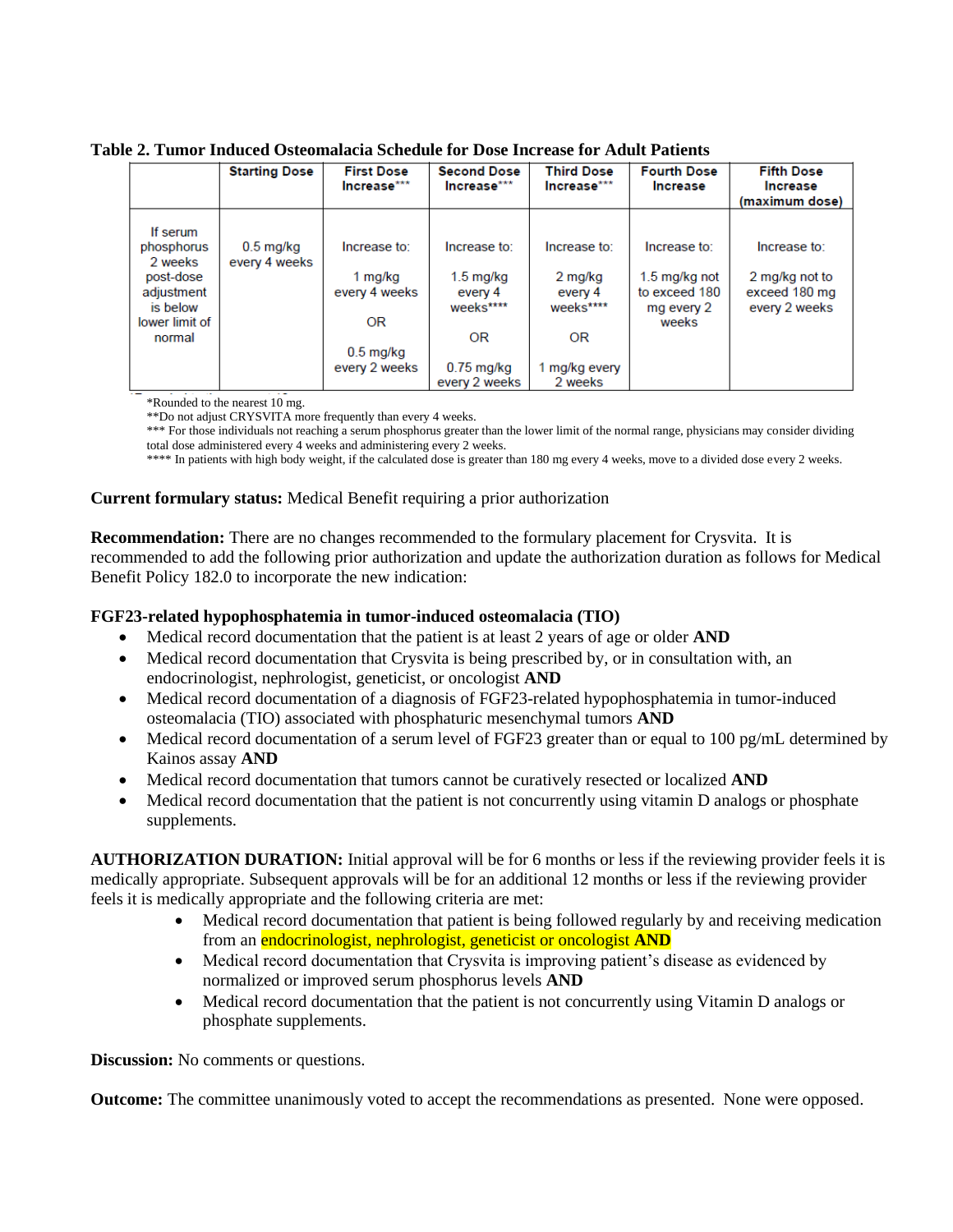Additional evidence of the criteria used to make this decision can be found in the drug review presented to the committee.

## **CYRAMZA (ramucirumab)**

**Updated Indication:** Cyramza is a human vascular endothelial growth factor receptor 2 (VEGFR2) antagonist now indicated in combination with erlotinib, for first line treatment of metastatic non-small cell lung cancer (NSCLC) with epidermal growth factor receptor (EGFR) exon 19 deletions or exon 21 (L858R) mutations.

**Updated Dosing for New Indication:** The recommended dosage for Cyramza given in combination with erlotinib in NSCLC with EGFR exon 19 deletions (ex19del)or exon 21 (L858R) substitution mutations is 10 mg/kg every 2 weeks administered by intravenous infusion over 60 minutes for the first infusion and over 30 minutes for subsequent infusions. Cyramza is continued until disease progression or unacceptable toxicity.

**Current formulary status:** Medical Benefit, requiring a prior authorization

**Recommendation:** No changes are recommended to the formulary placement or authorization duration of Cyramza. The following changes are recommended for Medical Benefit Policy 115.0 to incorporate the new indication:

*2. NSCLC:*

- Prescription is written by an oncologist **AND**
- Medical Record documentation of one of the following:
	- o Medical record documentation of metastatic non-small cell lung cancer (NSCLC) with epidermal growth factor receptor (EGFR) exon 19 deletions or exon 21 (L858R) mutations **AND**
	- o Medical record documentation that Cyramza will be used as first-line treatment in combination with erlotinib

**OR**

- o Medical record documentation of metastatic non-small cell lung cancer with disease progression on or after platinum-based chemotherapy **AND**
- o Patients with EGFR or ALK genomic tumor aberrations must provide medical record documentation of disease progression on FDA-approved therapy for these aberrations prior to receiving Cyramza **AND**
- o Medical record documentation of use in combination with docetaxel

**Discussion:** No comments or questions.

**Outcome:** The committee unanimously voted to accept the recommendations as presented. None were opposed.

Additional evidence of the criteria used to make this decision can be found in the drug review presented to the committee.

#### **DUPIXENT (dupilumab)**

**Updated Indication:** Dupixent is an interleukin-4 receptor alpha antagonist now indicated for the treatment of patients age 6 years and older with moderate-to-severe atopic dermatitis whose disease is not adequately controlled with topical prescription therapies or when those therapies are not advisable.

Previously this indication was for patients 12 years and older. There are no changes to the other indications for Dupixent for moderate-to-severe asthma and chronic rhinosinusitis with nasal polyposis.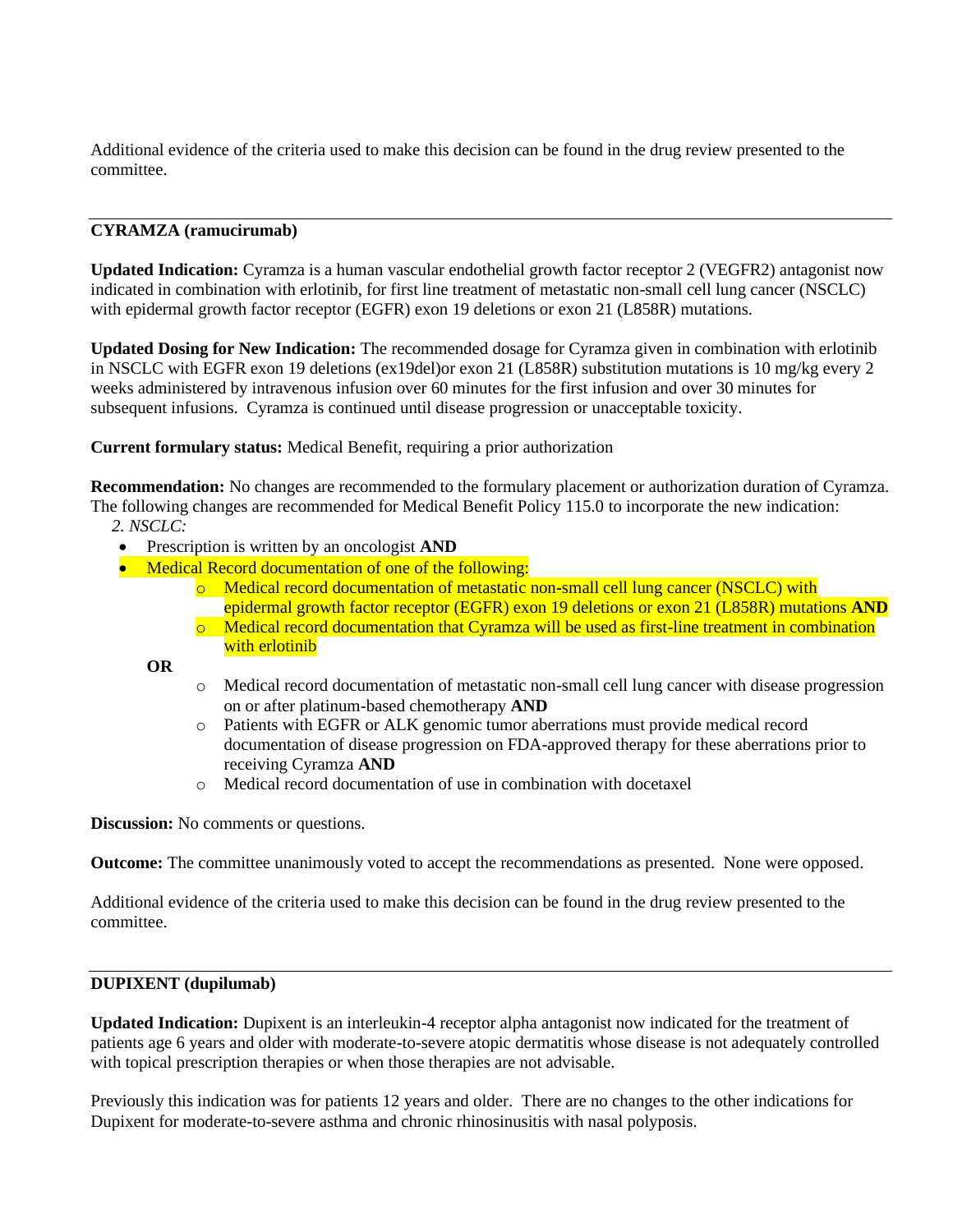**Updated Dosing for New Indication:** For pediatric patients aged 6 to 17 years, the recommended dosage based on weight is listed in Table 1. Per the package insert, the Dupixent pre-filled pen is only for use in adults and adolescents aged 12 years and older. For patients 6-11 years, Dupixent pre-filled syringe should be given by a caregiver. Dupixent can be used with or without topical corticosteroids. Topical calcineurin inhibitors may be used but should be reserved for problem areas such as face, neck, and genital areas.

| <b>Body Weight</b>    | <b>Initial Dose</b>            | <b>Subsequent Doses</b> |  |  |
|-----------------------|--------------------------------|-------------------------|--|--|
| 15 to less than 30 kg | 600 mg (two 300 mg injections) | 300 mg every 4 weeks    |  |  |
| 30 to less than 60 kg | 400 mg(two 300 mg injections)  | 200 mg every other week |  |  |
| 60 kg or more         | 600 mg (two 300 mg injections) | 300 mg every other week |  |  |

|  | Table 1. Dupixent Dose in Pediatric Patients (Subcutaneous Administration) |  |
|--|----------------------------------------------------------------------------|--|
|--|----------------------------------------------------------------------------|--|

**Current formulary status:** Specialty tier or Brand Non-Preferred tier for patients with a 3 tier benefit, requiring a prior authorization

**Recommendation:** No changes are recommended to the formulary placement or authorization duration of Dupixent. It is recommended that the following changes be made to the prior authorization criteria and quantity limits for Dupixent for atopic dermatitis in Commercial Policy 457.0 to incorporate the new patient population and recommended dosage:

## **Atopic Dermatitis**

- Medical record documentation that Dupixent is prescribed by or in consultation with an allergist, dermatologist, or immunologist **AND**
- Medical record documentation of one of the following:
	- o If the request is for Dupixent pre-filled pen: documentation of age greater than or equal to 12 years **OR**
	- $\circ$  If the request is for Dupixent pre-filled syringe: documentation of age greater than or equal to  $\frac{12 \text{ years}}{12 \text{ years}}$ 6 years

### **AND**

- Medical record documentation of a diagnosis of moderate to severe atopic dermatitis **AND**
- Medical record documentation of contraindication to, intolerance to, or therapeutic failure<sup>\*</sup> on an adequate trial of at least one medium potency\*\* topical corticosteroid unless deemed inadvisable due to potential risks such as (a) use on sensitive skin areas (face, axillae, or groin) or (b) member is between 2 and 15 years of age **AND**
- Medical record documentation of contraindication to, intolerance to, or therapeutic failure on tacrolimus ointment **AND**
- Medical record documentation of contraindication to, intolerance to, or therapeutic failure on Eucrisa\* **AND**
- Medical record documentation of contraindication to, intolerance to, or therapeutic failure on an adequate trial of phototherapy (UVA/UVB treatment)

**\*NOTE:** Therapeutic failure is defined as an inability to achieve and maintain remission of low to mild disease activity

| If requesting a dose of: | Initial $-$<br>One-time, one-week authorization | <b>Remainder/Subsequent</b>      |
|--------------------------|-------------------------------------------------|----------------------------------|
| 300 mg every other week  | Quantity limit: 8 mL per 42 days                | Quantity limit: 4 mL per 28 days |
|                          | Max quantity supply: 8                          | Max quantity supply: 4           |
|                          | Min day supply: 42                              | Min day supply: 28               |
|                          | Max day supply: 42                              | Max day supply: 28               |

### **AUTHORIZATION PARAMETERS:**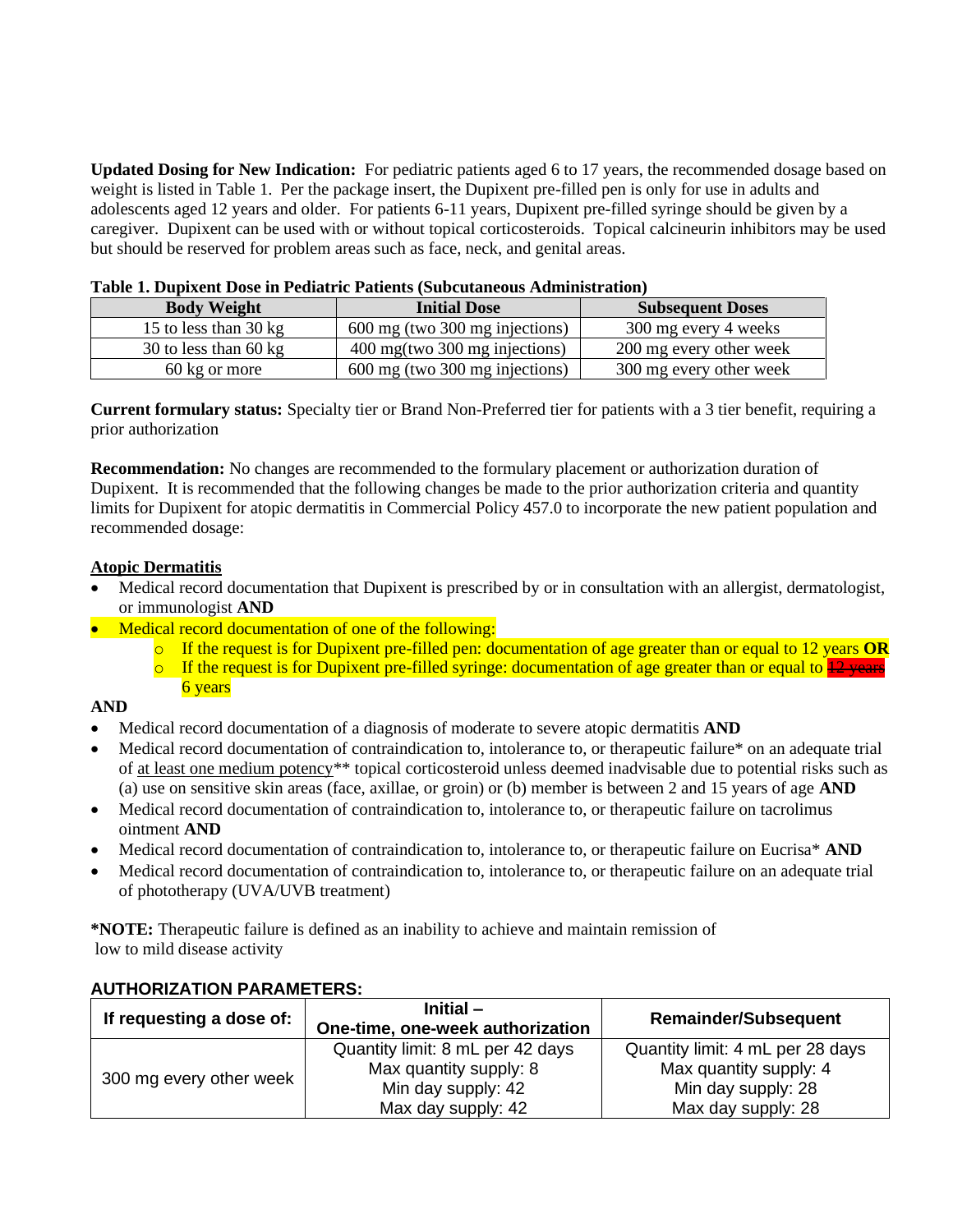|                         | Quantity limit: 4.56 mL per 42 days | Quantity Limit: 2.28 mL per 28 days |
|-------------------------|-------------------------------------|-------------------------------------|
| 200 mg every other week | Max quantity supply: 4.56           | Max quantity supply: 2.28           |
|                         | Min day supply: 42                  | Min day supply: 28                  |
|                         | Max day supply: 42                  | Max day supply: 28                  |
| 300 mg every 4 weeks    | Quantity limit: 8 mL per 42 days    | Quantity Limit: 2 per 28 days       |
|                         | Max quantity supply: 8              | Max quantity supply: 2              |
|                         | Min day supply: 42                  | Min day supply: 28                  |
|                         | Max day supply: 42                  | Max day supply: 28                  |

**Discussion:** No comments or questions.

**Outcome:** The committee unanimously voted to accept the recommendations as presented. None were opposed.

Additional evidence of the criteria used to make this decision can be found in the drug review presented to the committee.

## **MYLOTARG (gemtuzumab ozogamicin)**

**Updated Indication:** Mylotarg is a CD33-directed antibody and cytotoxic drug conjugate now indicated for treatment of newly-diagnosed CD33-positive acute myeloid leukemia (AML) in adults and pediatric patients 1 month and older. Previously this indication only included the adult population.

There is no change to the indication of Mylotarg in adult and pediatric patients 2 years and older as treatment for relapsed or refractory CD33-positive AML.

**Updated Dosing for New Indication:** The recommended dose of Mylotarg in pediatric patients 1 month and older is a body surface area (BSA) based dose of  $3 \text{ mg/m}^2$  for patients with a body surface area greater than or equal to 0.6 m<sup>2</sup> or a weight based dose of 0.1 mg/kg for patients with a BSA less than  $0.6$  m<sup>2</sup>. Although adult patients have dosing for both combination regimen and single-agent treatment with Mylotarg, pediatric patients should only receive Mylotarg in combination with 5-cycles of standard chemotherapy (two induction cycles and 3 intensification cycles). For induction 1, Mylotarg is given in combination with standard chemotherapy on day 6. No Mylotarg is given in the second induction cycle. No Mylotarg is given in the first and third intensification cycles. For Intensification 2, Mylotarg is given once in combination with standard chemotherapy on Day 7.

Pediatric patients 1 month and older should be premedicated with acetaminophen and diphenhydramine 1 hour prior to Mylotarg dosing and methylprednisolone 30 minutes prior to dosing. Additional doses of acetaminophen and diphenhydramine may be repeated every 4 hours after the initial pretreatment dose if needed. Methylprednisolone or an equivalent corticosteroid should be repeated for any sign of infusion reaction during infusion or within 4 hours afterword.

### **Current formulary status:** Medical Benefit, requiring a prior authorization

**Recommendation:** No changes are recommended to the formulary placement of Mylotarg. Due to updated dosing which only recommends Mylotarg in combination with standard chemotherapy for pediatric patients, the following changes should be made to Medical Benefit Policy 163.0 to incorporate the new indication:

### **Newly-diagnosed CD33-positive Acute Myeloid Leukemia**

• Prescription written by a hematologist/oncologist **AND**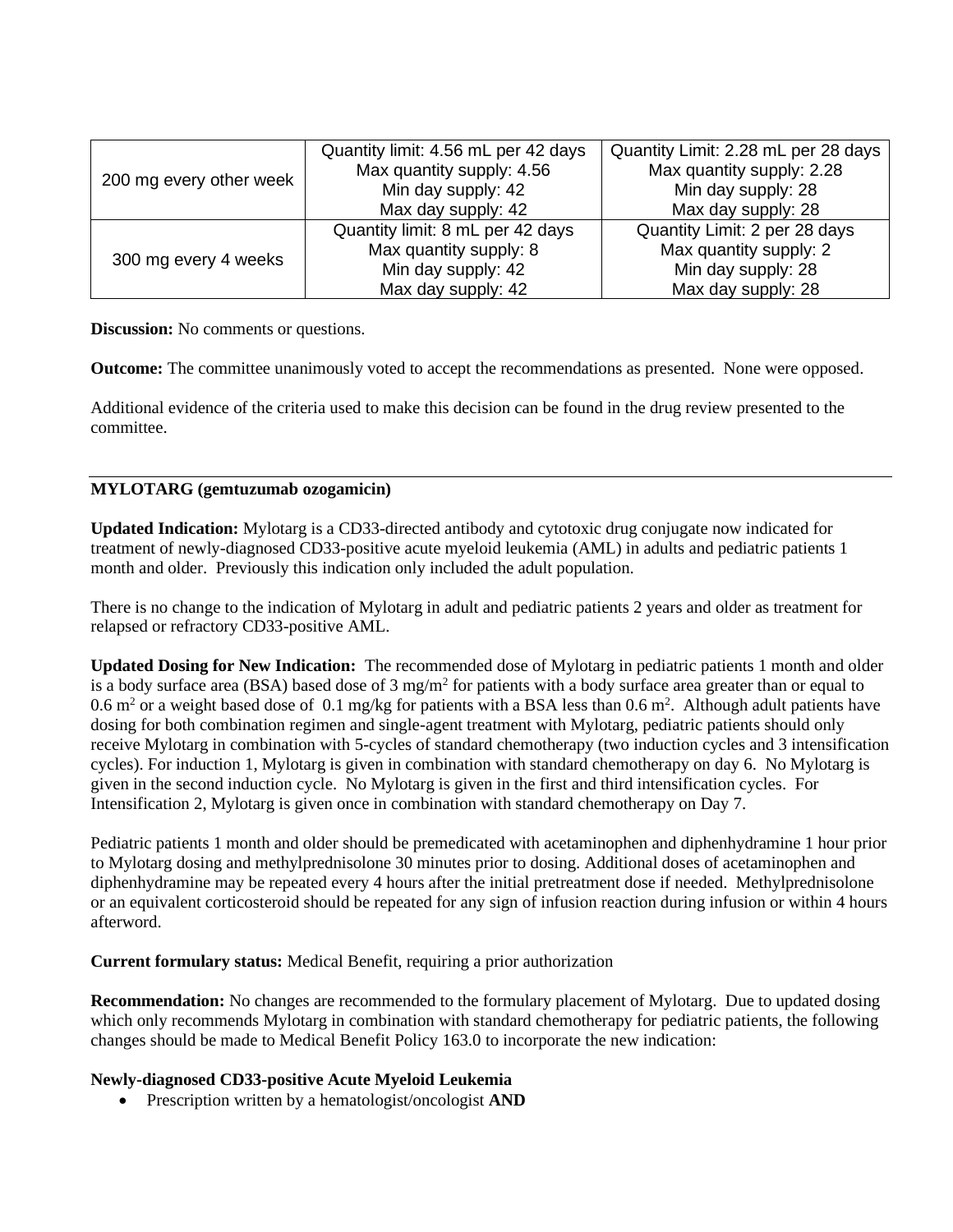- Medical record documentation of a diagnosis of newly diagnosed CD33-positive Acute Myeloid Leukemia **AND**
- Medical record documentation of one of the following:
	- o Documentation of the member being  $\geq 18$  years
	- **OR**
	- o Documentation of member being ≥ 1 month of age and < 18 years of age **AND**
	- $\circ$  Documentation that Mylotarg will be used in combination with standard chemotherapy.

## **Relapsed or refractory CD33-positive Acute Myeloid Leukemia**

- Prescription written by a hematologist/oncologist **AND**
- Medical record documentation of relapsed or refractory CD33-positive Acute Myeloid Leukemia **AND**
- Medical record documentation of the member being  $\geq 2$  years

### **AUTHORIZATION DURATION:**

For newly-diagnosed CD33 positive Acute Myeloid Leukemia in patients  $\geq 1$  month of age and < 18 years of age: Maximum of two (2) doses for a six (6) month authorization duration

For all other indications: Maximum of nine (9) cycles for a 12 month authorization duration

For requests exceeding the above limits, medical record documentation of the following is required:

Peer-reviewed literature citing well-designed clinical trials to indicate that the member's healthcare outcome will be improved by dosing beyond the FDA-approved treatment duration

**Discussion:** No comments or questions.

**Outcome:** The committee unanimously voted to accept the recommendations as presented. None were opposed.

Additional evidence of the criteria used to make this decision can be found in the drug review presented to the committee.

### **OFEV (nintedanib)**

**Updated Indication:** Ofev is now indicated for treatment of chronic fibrosing interstitial lung diseases (ILDs) with a progressive phenotype.

Previous indications for Ofev include idiopathic pulmonary fibrosis (IPF) and systemic sclerosis-associated interstitial lung disease (SSc-ILD).

**Updated Dosing for New Indication:** There has been no change to the dosing of Ofev for the new indication. The recommended dosage is 150 mg twice daily approximately 12 hours apart.

### **Current formulary status:**

Commercial/CHIP: Non-formulary Exchange: Specialty tier, requiring prior authorization

**Recommendation:** No changes are recommended to the formulary placement or current quantity limits of Ofev. It is recommended to add the following criteria to Commercial Drug Policy 365.0 to incorporate the new indication: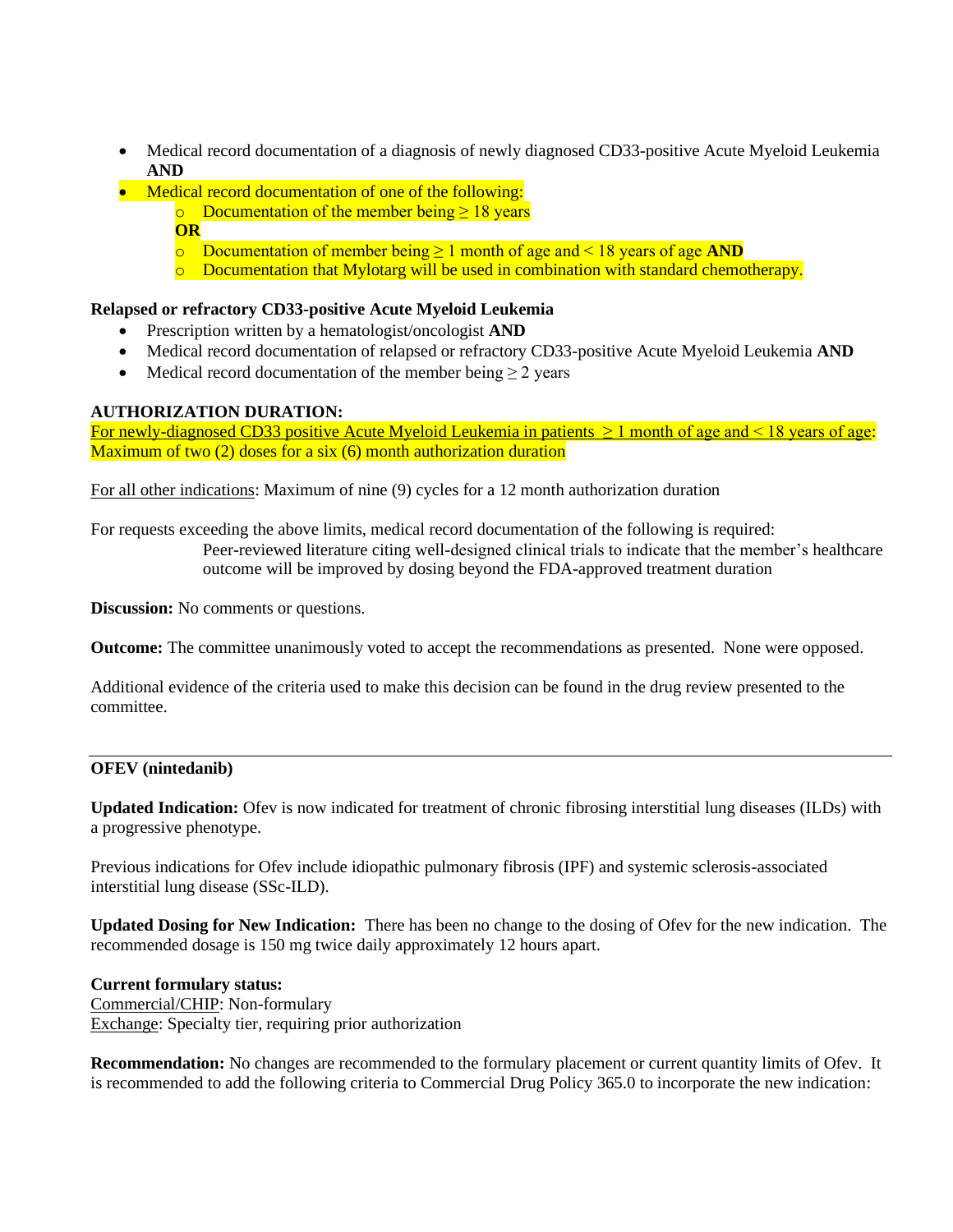# **Chronic fibrosing interstitial lung diseases (ILDs) with a progressive phenotype**

- Prescription written by or in consultation with a pulmonologist and/or rheumatologist **AND**
- Medical record documentation of patient age 18 years or older **AND**
- Medical record documentation of a diagnosis of chronic fibrosing interstitial lung diseases (ILDs) with a progressive phenotype\* **AND**
- Medical record documentation of chronic interstitial lung disease confirmed by all of the following:
	- o ≥ 10% fibrosis on a chest high resolution computer tomography **AND**
		- o FVC ≥ 45% of predicted normal **AND**
		- o DLCO (diffusion capacity of the lung for carbon monoxide) 30-80% of predicted normal

# **AND**

- Medical record documentation of interstitial lung disease progression despite appropriate management with documentation of one of the following:
	- o FVC decline ≥ 10% **OR**
	- $\circ$  FVC decline  $\geq$ 5% to <10% with documentation of either worsening symptoms OR increasing fibrotic changes on imaging **OR**
	- o Documentation of both worsening symptoms AND increasing fibrotic changes on imaging

\*NOTE: Chronic fibrosing interstitial lung diseases (ILDs) with a progressive phenotype includes, but is not limited to:

- Rheumatoid arthritis associated ILD (RA-ILD)
- Mixed connective tissue disease
- Chronic hypersensitivity pneumonitis (HP)
- Idiopathic nonspecific interstitial pneumonia (iNSIP)
- Unclassifiable idiopathic interstitial pneumonia (uIIP)
- Exposure-related ILD
	- **Sarcoidosis**

**Discussion:** No comments or questions.

**Outcome:** The committee unanimously voted to accept the recommendations as presented. None were opposed.

Additional evidence of the criteria used to make this decision can be found in the drug review presented to the committee.

# **TECENTRIQ (atezolizumab)**

**Updated Indication:** Tecentriq is a programmed death-ligand 1 (PD-L1) blocking antibody with two new indications. It is now indicated:

- for the first-line treatment of adult patients with metastatic NSCLC whose tumors have high PD-L1 expression (PD-L1 stained  $\geq$  50% of tumor cells [TC  $\geq$  50%] or PD-L1 stained tumor-infiltrating immune cells [IC] covering  $\geq 10\%$  of the tumor area [IC  $\geq 10\%$ ]), as determined by an FDA-approved test, with no EGFR or ALK genomic tumor aberrations.
- in combination with cobimetinib and vemurafenib for the treatment of patients with BRAF V600 mutationpositive unresectable or metastatic melanoma.

**Updated Dosing for New Indication:** The recommended dosage of Tecentriq as a single agent for the treatment of NSCLC is 840 mg every 2 weeks, 1200 mg every 3 weeks, or 1680 mg every 4 weeks administered intravenously over 60 minutes (30 minutes for subsequent doses) until disease progression or unacceptable toxicity.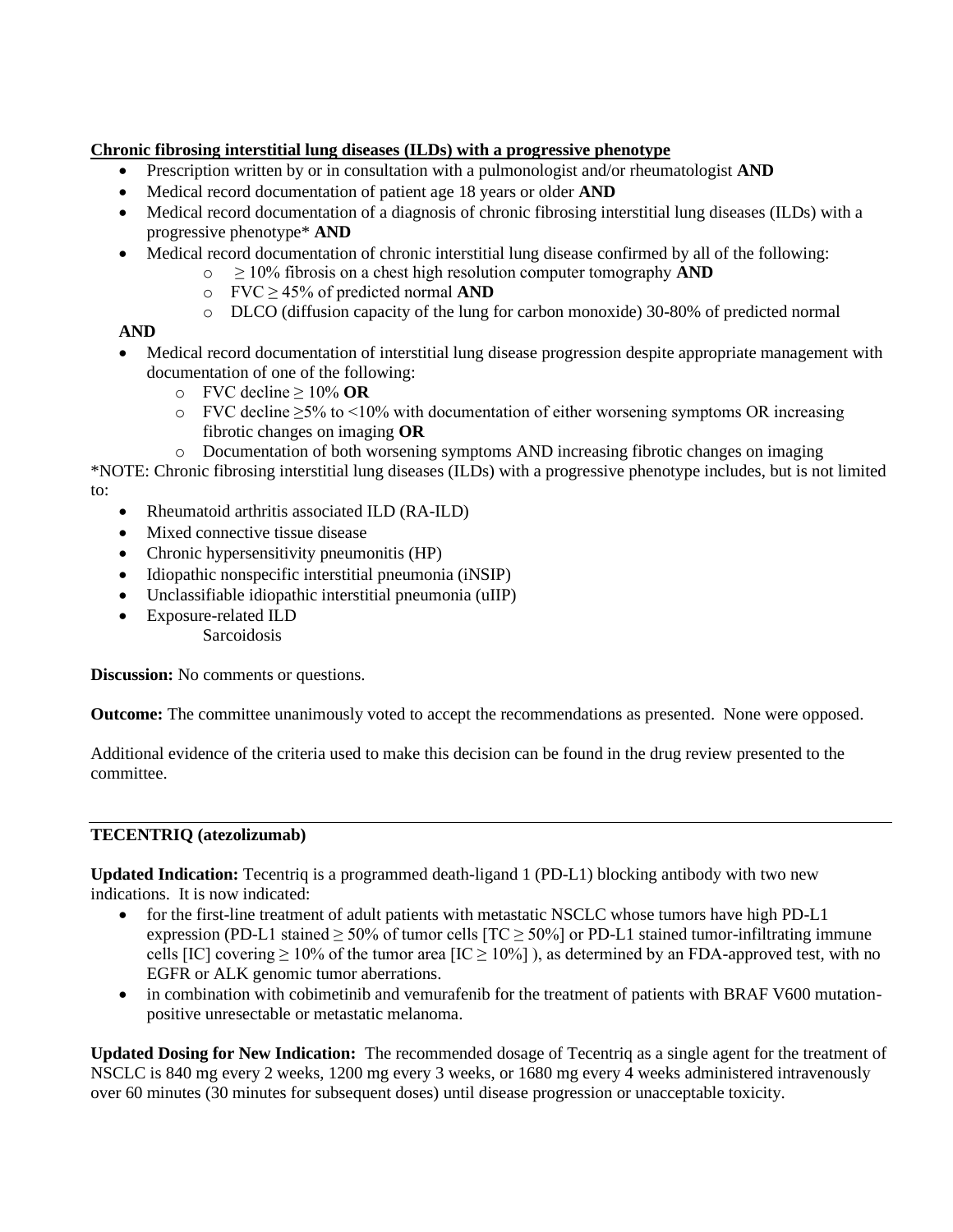For melanoma, prior to initiating Tecentriq patients should receive a 28 day treatment cycle of cobimetinib 60 mg orally once daily (21 days on and 7 days off) and vemurafenib 960 mg orally twice daily from Days 1 to 21 and 720 mg orally twice daily Days 22-28. The recommended dosage of Tecentriq is 840 mg administered intravenously over 60 minutes (30 minutes for subsequent doses) every 2 weeks until disease progression or unacceptable toxicity. This should be administered with cobimetinib 60 mg once daily (21 days on and 7 days off) and vemurafenib 720 mg twice daily.

# **Current formulary status:** Medical Benefit, requiring a prior authorization

**Recommendation:** There are no changes recommended for the formulary placement or authorization duration of Tecentriq. For NSCLC, it is recommended that the following changes be made to Medical Benefit Policy 144.0 Tecentriq to incorporate the new indication for NSCLC with high PD-L1 expression:

Non-Small Cell Lung Cancer:

- Prescription written by an oncologist AND
- Medical record documentation of a diagnosis of non-small cell lung cancer meeting one of the following situations:
	- o Medical record documentation of disease progression during or following platinum-containing chemotherapy

### **OR**

o Medical record documentation of disease progression on at least one FDA-approved therapy targeting EGFR or ALK if the patient has EGFR or ALK genomic tumor aberrations (e.g. mutation, deletion, insertion, etc.)

### **OR**

- o Medical record documentation of a non-squamous histologic subtype AND
- o Medical record documentation that Tecentriq will be given as first-line treatment AND
- o Medical record documentation that Tecentriq will be given in combination with bevacizumab, paclitaxel, AND carboplatin OR paclitaxel protein-bound AND carboplatin
- o Medical record documentation that the patient does not have an EGFR or ALK genomic tumor aberration.

### **OR**

- o Medical record documentation that Tecentriq will be given as first-line treatment for metastatic disease **AND**
- $\circ$  Medical record documentation that tumors have high PD-L1 expression (PD-L1 stained  $\geq 50\%$ ) of tumor cells  $[TC \ge 50\%]$  or PD-L1 stained tumor-infiltrating immune cells  $[IC]$  covering  $\ge$  $10\%$  of the tumor area  $[IC \ge 10\%]$  as determined by an FDA-approved test AND
- $\circ$  Medical record documentation that the patient does not have an EGFR or ALK genomic tumor aberration.

For melanoma, the following criteria should be added to the Medical Benefit Policy 144.0 Tecentriq and Part D Policy 547.0D to incorporate the new indication.

# **1.** Melanoma

- Medical record documentation of unresectable or metastatic melanoma **AND**
- Medical record documentation of BRAF V600 mutation as determined by an FDA-approved test **AND**

Medical record documentation that Tecentriq will be given in combination with Cotelliq (cobimetinib) and Zelboraf (vemurafenib)

**Discussion:** No comments or questions.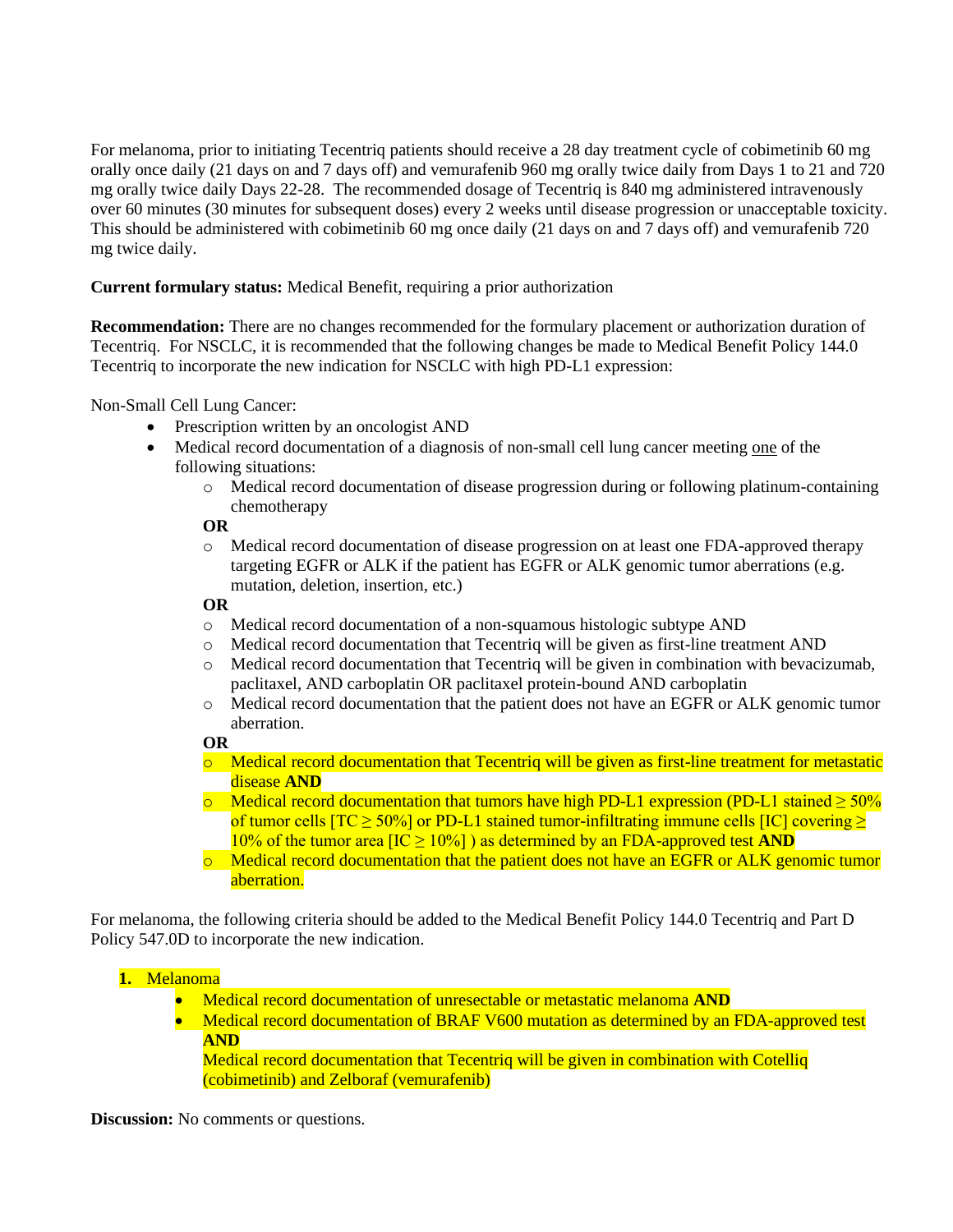**Outcome:** The committee unanimously voted to accept the recommendations as presented. None were opposed.

Additional evidence of the criteria used to make this decision can be found in the drug review presented to the committee.

## **TIVICAY/TIVICAY PD (dolutegravir)**

**Updated Indication:** Tivicay and Tivicay PD (a new formulation of tablets for suspension) are a human immunodeficiency virus type 1 (HIV-1) integrase strand transfer inhibitor (INSTI) indicated in combination with other antiretroviral agents for the treatment of HIV-1 infection in adults (treatment-naïve or -experienced) and in pediatric patients (treatment-naïve or -experienced but INSTI-naïve) aged at least 4 weeks and weighing at least 3 kg.

Previously Tivicay this indication included adults and pediatric patients weighing at least 30 pounds. In addition , Tivicay is indicated in combination with rilpivirine as a complete regimen for the treatment of HIV-1 infection in adults to replace the current antiretroviral regimen in those who are virologically suppressed (HIV-1 RNA less than 50 copies per mL) on a stable antiretroviral regimen for at least 6 months with no history of treatment failure or known substitutions associated with resistance to either antiretroviral agent.

**Updated Dosing for New Indication:** There is no change to the adult dosage of Tivicay in the new patient population. For pediatric patients recommended dosages include Tivicay tablets (10 mg or 50 mg) and the new formulation, Tivicay PD, 5 mg tablets for oral suspension which can be swallowed whole or dispersed into 5-10 mL of drinking water according to package insert directions. The Tivicay tablet and Tivicay PD formulations are not bioequivalent and are not interchangeable on a milligram-per-milligram basis and the dosage should be adjusted when switching from one formulation to another.

The recommended dosage for pediatric patients 4 weeks and older and weighing 3 to 14 kg (treatment-naïve or treatment experienced but naïve to integrase strand transfer inhibitor (INSTI) treatment) is based on body weight and uses Tivicay PD tablets (Table 1). For pediatric patients 4 weeks and older weighing 14 kg or greater (treatment-naïve or treatment experienced but naïve to INSTI treatment), either Tivicay PD tablets for oral suspension or Tivicay tablets can be used with body weight based dosing (Table 2).

#### **Table 1. Recommended Dosage of TIVICAY PD in Pediatric Patients 4 Weeks and Older Weighing 3 to 14 kg**

| Body Weight                        | <b>TIVICAY PD Tablets for Oral Suspension</b> |                        |  |
|------------------------------------|-----------------------------------------------|------------------------|--|
|                                    | Daily Dose                                    | Number of 5-mg tablets |  |
| 3 kg to less than 6 kg             | 5 mg once daily                               |                        |  |
| 6 kg to less than 10 kg            | 15 mg once daily                              |                        |  |
| 10 kg to less than $14 \text{ kg}$ | 20 mg once daily                              |                        |  |

#### **Table 2. Recommended Dosage in Pediatric Patients weighing 14 kg or greater**

| <b>Body Weight</b>       |                   | <b>TIVICAY PD Tablets for Oral Suspension</b> |  |  |
|--------------------------|-------------------|-----------------------------------------------|--|--|
|                          | <b>Daily Dose</b> | <b>Number of Tablets</b>                      |  |  |
| 14 kg to less than 20 kg | 25 mg once daily  |                                               |  |  |
| 20 kg and greater        | 30 mg once daily  |                                               |  |  |
|                          |                   | <b>TIVICAY</b> tablets                        |  |  |
| 14 kg to less than 20 kg | 40 mg once daily  | $4 \times 10$ mg                              |  |  |
| 20 kg and greater        | 50 mg once daily  | $1 \times 50$ mg                              |  |  |